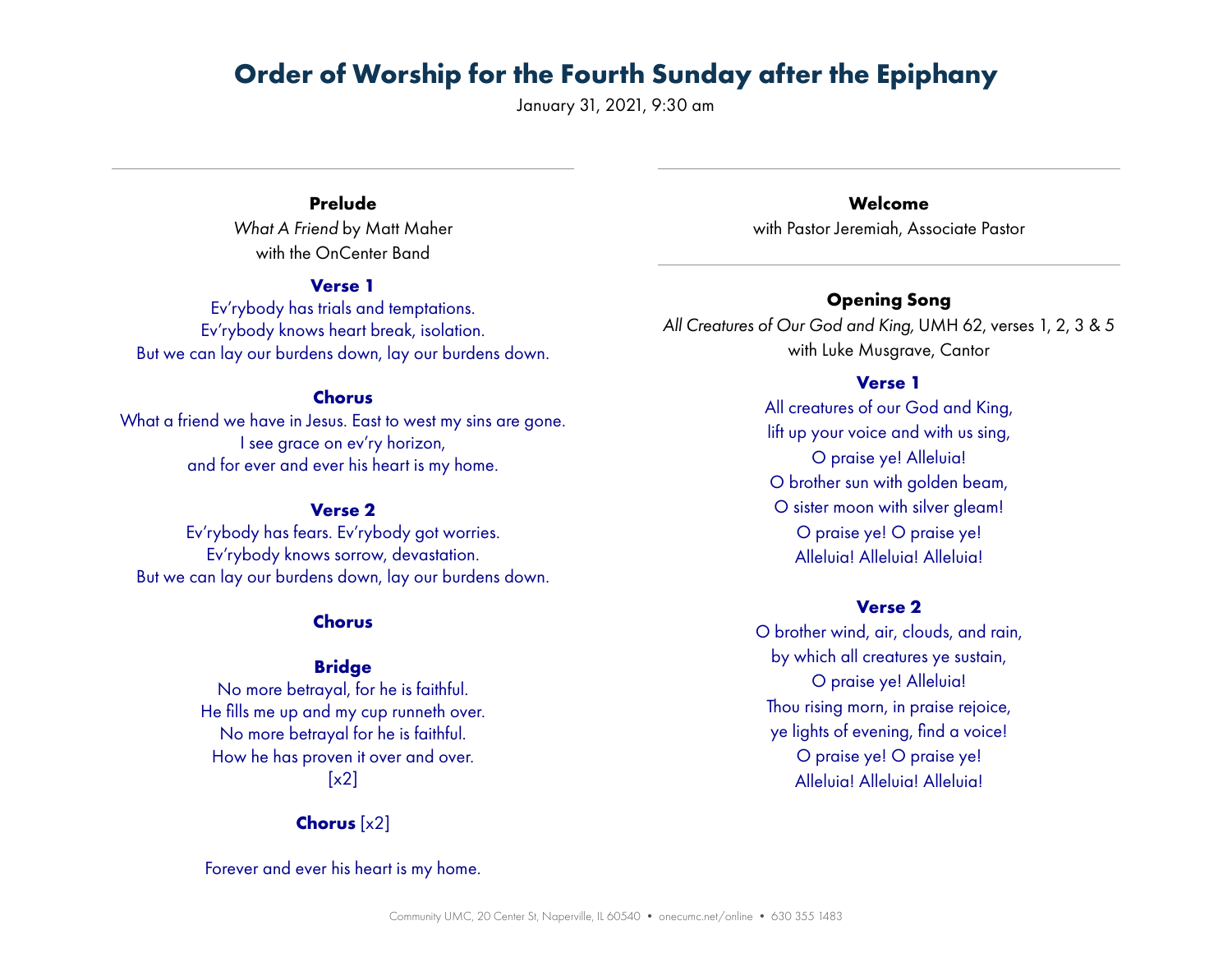January 31, 2021, 9:30 am

#### **Verse 3**

O sister water, flowing clear, make music for thy Lord to hear, Alleluia! Alleluia! O brother fire who lights the night, providing warmth, enhancing sight, O praise ye! O praise ye! Alleluia! Alleluia! Alleluia!

#### **Verse 5**

All ye who are of tender heart, forgiving others, take your part, O praise ye! Alleluia! Ye who long pain and sorrow bear, praise God and on him cast your care! O praise ye! O praise ye! Alleluia! Alleluia! Alleluia!

#### **Opening Prayer**

with Pastor Hannah

#### **Passing of the Peace**

with Pastor Jeremiah

## **Song**

*Big House* by Audio Adrenaline with the OnCenter Band

Come and go with me to my Father's house [x2] It's a big, big house with lots and lots of room A big, big table with lots and lots of food A big, big yard where we can play football It's a big, big house, it's my Father's….house!

**Time for young Disciples**

with Beth Hagemeyer

#### **Scripture**

Mark 1:21-28 with Scott Baker

<sup>21</sup> And they went into Capernaum, and immediately on the Sabbath he entered the synagogue and was teaching. 22 And they were astonished at his teaching, for he taught them as one who had authority, and not as the scribes. 23 And immediately there was in their synagogue a man with an unclean spirit. And he cried out, 24 "What have you to do with us, Jesus of Nazareth? Have you come to destroy us? I know who you are—the Holy One of God." 25 But Jesus rebuked him, saying, "Be silent, and come out of him!" 26 And the unclean spirit, convulsing him and scrying out with a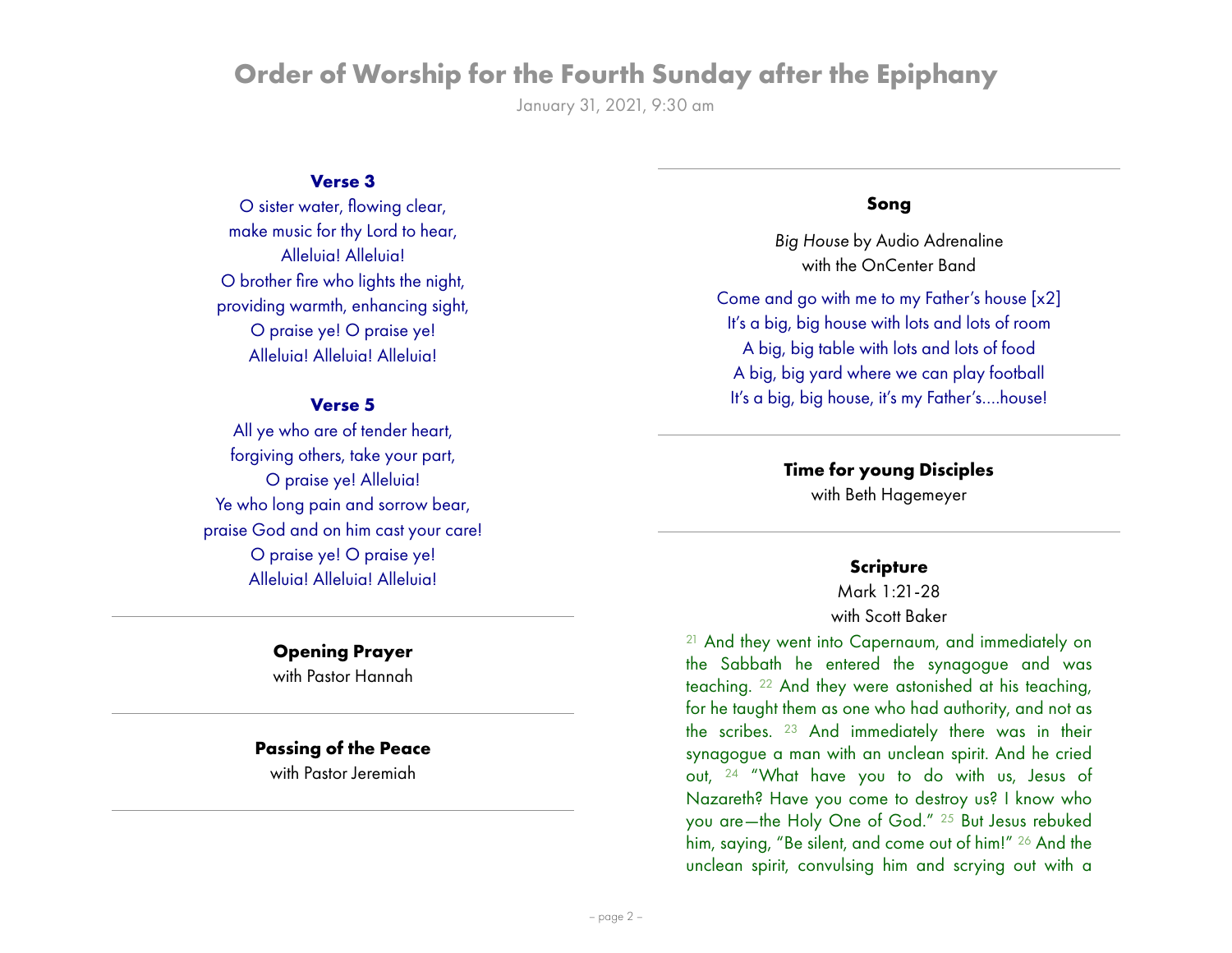January 31, 2021, 9:30 am

loud voice, came out of him. <sup>27</sup> And they were all amazed, so that they questioned among themselves, saying, "What is this? A new teaching with authority! He commands even the unclean spirits, and they obey him." <sup>28</sup> And at once his fame spread everywhere throughout all the surrounding region of Galilee.

– English Standard Version

**Introduction of Speaker**

with Pastor Hannah

## **Song of Preparation**

*Into My Heart*, TFWS 2160 with Luke Musgrave, Cantor

#### **Verse 1**

Into my heart, into my heart, come into my heart, Lord Jesus; come in today, come in to stay; come into my heart, Lord Jesus.

#### **Verse 2**

Out of my heart, out of my heart, shine out of my heart, Lord Jesus; shine out today, shine out alway; shine out of my heart, Lord Jesus.

**Sermon** with Bishop John Hopkins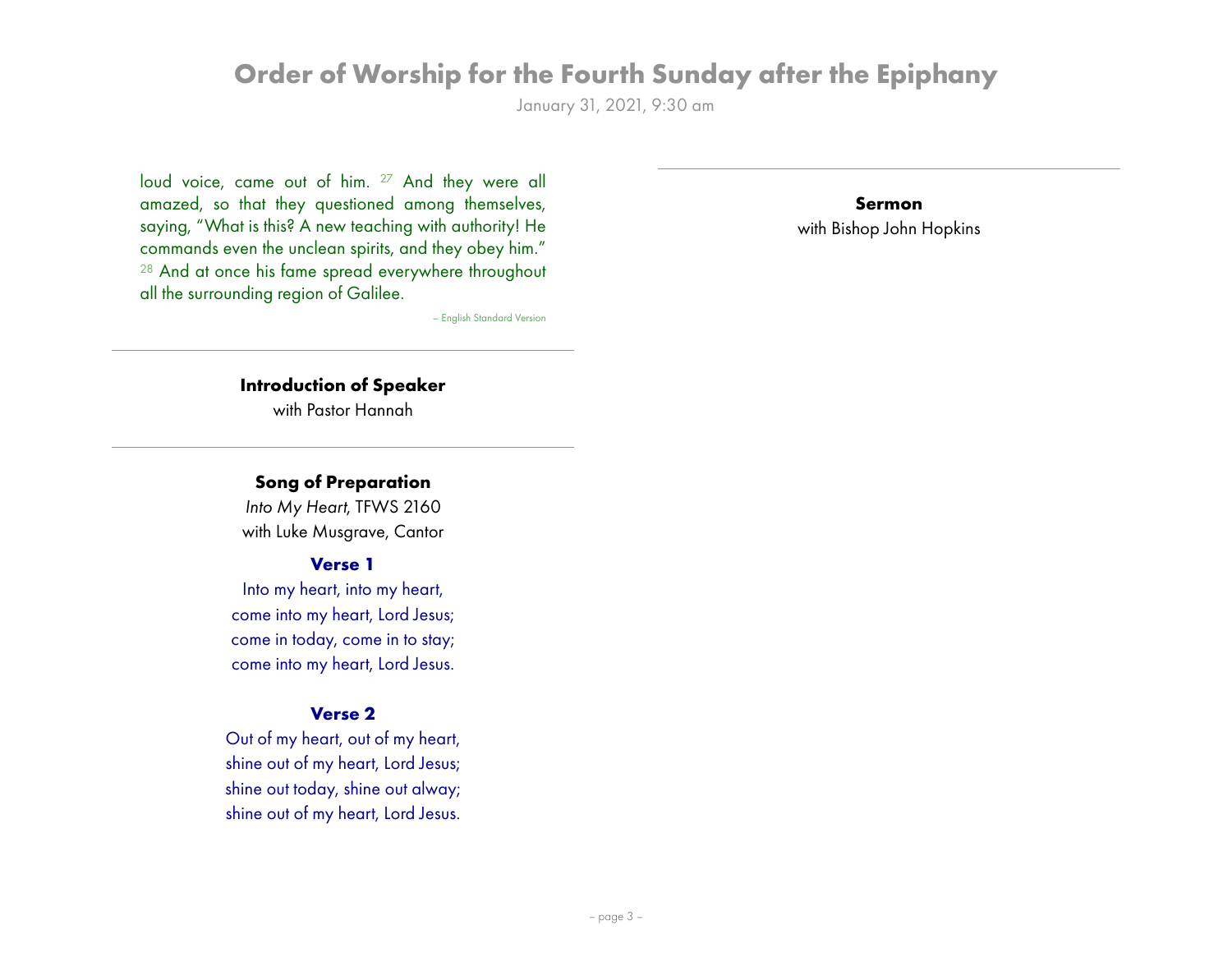January 31, 2021, 9:30 am

## **Song**

*You Reign* by Mercy Me with the Oncenter Band

### **Verse 1**

Even before there was a drop in the ocean, even before there was a star in the sky, even before the world was put in motion, you were on your throne, you were on your throne.

### **Chorus 1**

You reign; glory in the highest, you reign. Let creation testify; by your name ev'ry knee will bow and ev'ry tongue proclaim that Jesus reigns.

#### **Verse 2**

Even before your hand made the heavens, even before the breath of all mankind, even before we had to be forgiven, you were on your throne, you were on your throne.

### **Chorus 1**

## **Bridge**

Yesterday, today and forever you are God who was, and is and is to come. You reign; glory in the highest, you reign.

## **Chorus 2**

You reign; glory in the highest, you reign. Let creation testify; by your name ev'ry knee will bow and ev'ry tongue proclaim tongue proclaim, tongue proclaim, he reigns!

### **Pastoral Prayer** with Pastor Hannah

## **The Lord's Prayer**

with Mary and Sydney Elliott

Our Father, who art in heaven, hallowed be thy name. Thy kingdom come, thy will be done on earth as it is in heaven. Give us this day our daily bread, and forgive us our trespasses, as we forgive those who trespass against us. And lead us not into temptation, but deliver us from evil. For thine is the kingdom and the power and the glory forever. Amen.

# **Offering Invitation & Prayer**

with Joyce Brunsting

#### **Offertory**

*Tambourin* by Francois Joseph Gossec with Carolyn May, Flute